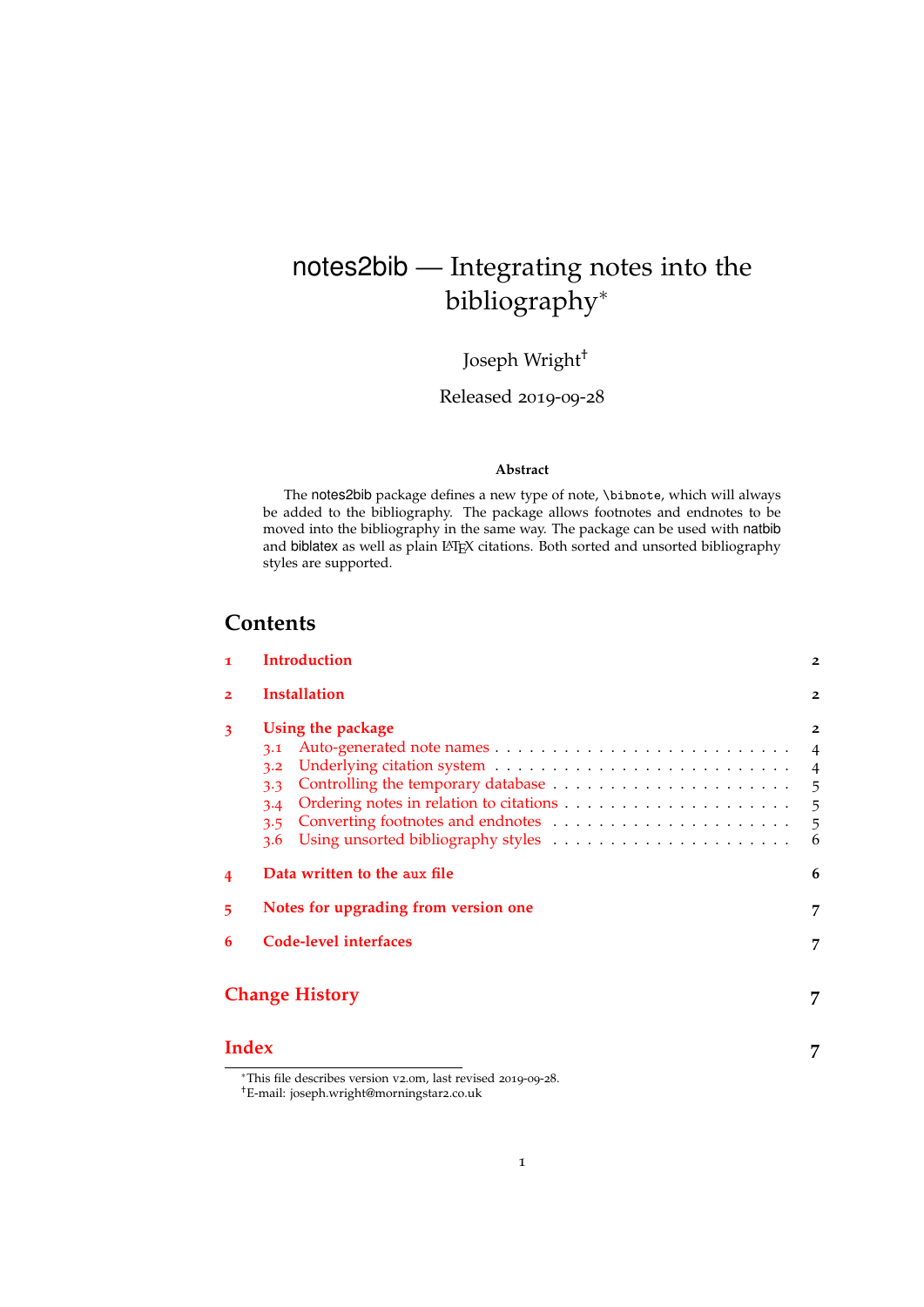# <span id="page-1-3"></span><span id="page-1-0"></span>**1 Introduction**

In most subject areas, bibliographic citations and notes are separate entities. However, in some parts of the physical sciences (chemistry and physics) it is usual for references to the literature and notes to be given together in a "References and Notes" section. By default, this requires that BIBT<sub>E</sub>X users create a notes database for each document that they write. This is also true if complex references are needed, which cannot be handled automatically.

The aim of the notes2bib package is to make integration of notes into the bibliography easy. Notes can be written as normal in the LAT<sub>E</sub>X source, and are automatically moved to the bibliography. The package is compatible with sorted and unsorted bibliography styles. The package has been designed for use with numerical citations, although it will work with other systems.

### <span id="page-1-1"></span>**2 Installation**

The package is supplied in dtx format and as a pre-extracted zip file, notes2bib. tds.zip. The later is most convenient for most users: simply unzip this in your local texmf directory and run texhash to update the database of file locations. If you want to unpack the dtx yourself, running tex notes2bib.dtx will extract the package whereas latex notes2bib.dtx will extract it and also typeset the documentation.

The package requires  $\mathbb{E} T_F X_3$  support as provided in the Steernel and Stepackages bundles. Both of these are available on CTAN as ready-to-install zip files. Suitable versions are available in MiKTeX 2.9 and TeX Live 2011 (updating the relevant packages online may be necessary).  $LAT$ <sub>E</sub>X<sub>3</sub>, and so notes2bib, requires the e-T<sub>E</sub>X extensions: these are available on all modern T<sub>E</sub>X systems.

Typesetting the documentation requires a number of packages in addition to those needed to use the package. This is mainly because of the number of demonstration items included in the text. To compile the documentation without error, you will need the packages:

- csquotes
- helvet
- mathpazo
- listings

# <span id="page-1-2"></span>**3 Using the package**

The package should be loaded as normal in the preamble. The package recognises a number of options, which can also be used in teh document body. These are described later in this document.

<span id="page-1-4"></span>\usepackage[<options>]{notes2bib}

\bibnote

```
\bibnote [\langlename\rangle] {\langletext\rangle}
```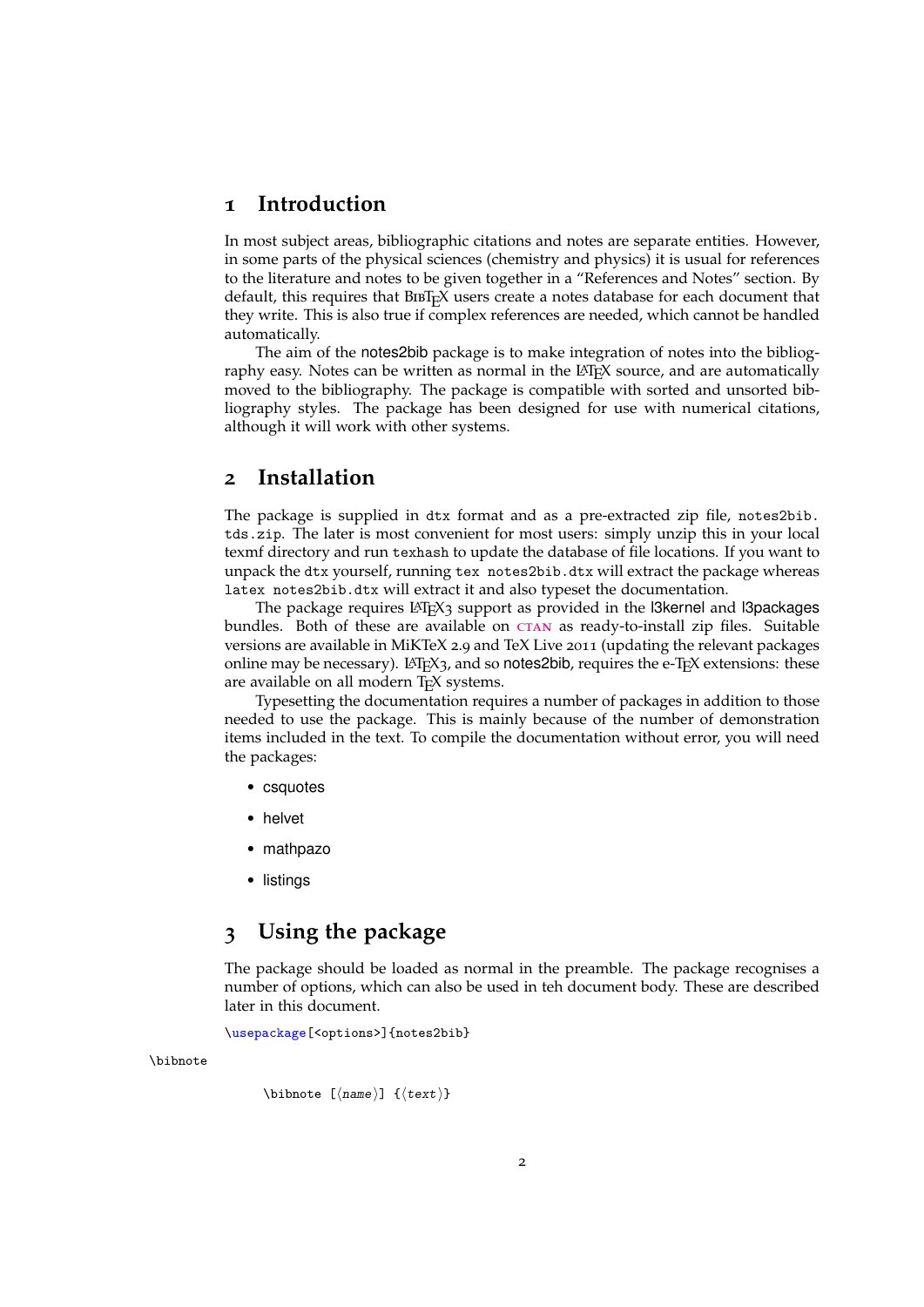The basic function provided by notes2bib is the \bibnote macro. This is used in exactly the same way as footnotes, taking a mandatory argument, the  $\langle text \rangle$  of the note, and an optional argument, a  $\langle name \rangle$  for the note. The  $\langle text \rangle$  will be saved to a BiBT<sub>E</sub>X database file for later inclusion in the bibliography, and a reference will be placed in the body text at the position of the note.

A very simple example of a bibliography note \bibnote{Note for the first example}. A very simple example of a bibliography note  $[1]$  $[1]$  $[1]$ .

When used without the optional  $\langle name \rangle$  argument, each note is given an automaticallygenerated name. If notes need to be referred to again in a document, the optional argument avoids the need to understand the detail of the automated system.

```
An example of a named note \bibnote[labelled]{Note for the second
example}. The text can then continue and reference the note again
later \bibnotemark[labelled].
An example of a named note 2]. The text can then continue and reference the note again later
2 \rceil.
```
Verbatim text cannot be added directly to notes (in the same way that it cannot be used in footnotes). This means that the normal care will be needed with verbatim-like material.

```
The next note contains some awkward text
\bibnote{Some \texttt{\textbackslash verb}-like output}.
3].
```
\bibnotemark

<span id="page-2-1"></span><span id="page-2-0"></span> $\blacksquare$ \bibnotemark  $[\langle name \rangle]$ 

\bibnotetext

\bibnotetext [ $\langle$ name}] { $\langle$ text}}

In common with \footnote, the basic \bibnote macro has companion macros \bibnotemark and \bibnotetext. In contrast to the LATEX2*<sup>ε</sup>* kernel \footnote macro, \bibnote is naturally robust and so \bibnotemark and \bibnotetext should be needed much more rarely than the \footnote versions.

As with the related \footnote functions, \bibnotemark can be used alone or will recognise an optional argument giving the  $\langle name \rangle$  of the note.  $\langle bibnotetext$  also recognises the same optional  $\langle name \rangle$  argument as well as the mandatory  $\langle text \rangle$ .

A note without a name \bibnotemark{} can be given with some text \bibnotetext{Text for the fourth example}. Note can also be given names \bibnotemark[named], which are then used for the text\bibnotetext[named]{More text for the fourth example}. A note without a name  $[4]$  $[4]$  $[4]$  can be given with some text . Note can also be given names  $[5]$  $[5]$  $[5]$ , which are then used for the text.

The \bibnotemark macro can also be used to cross-reference notes given earlier in the document. This method is preferred for referencing notes over using the \cite macro as \bibnotemark will cope correctly with out-of-order notes (see Section [3](#page-4-1).4).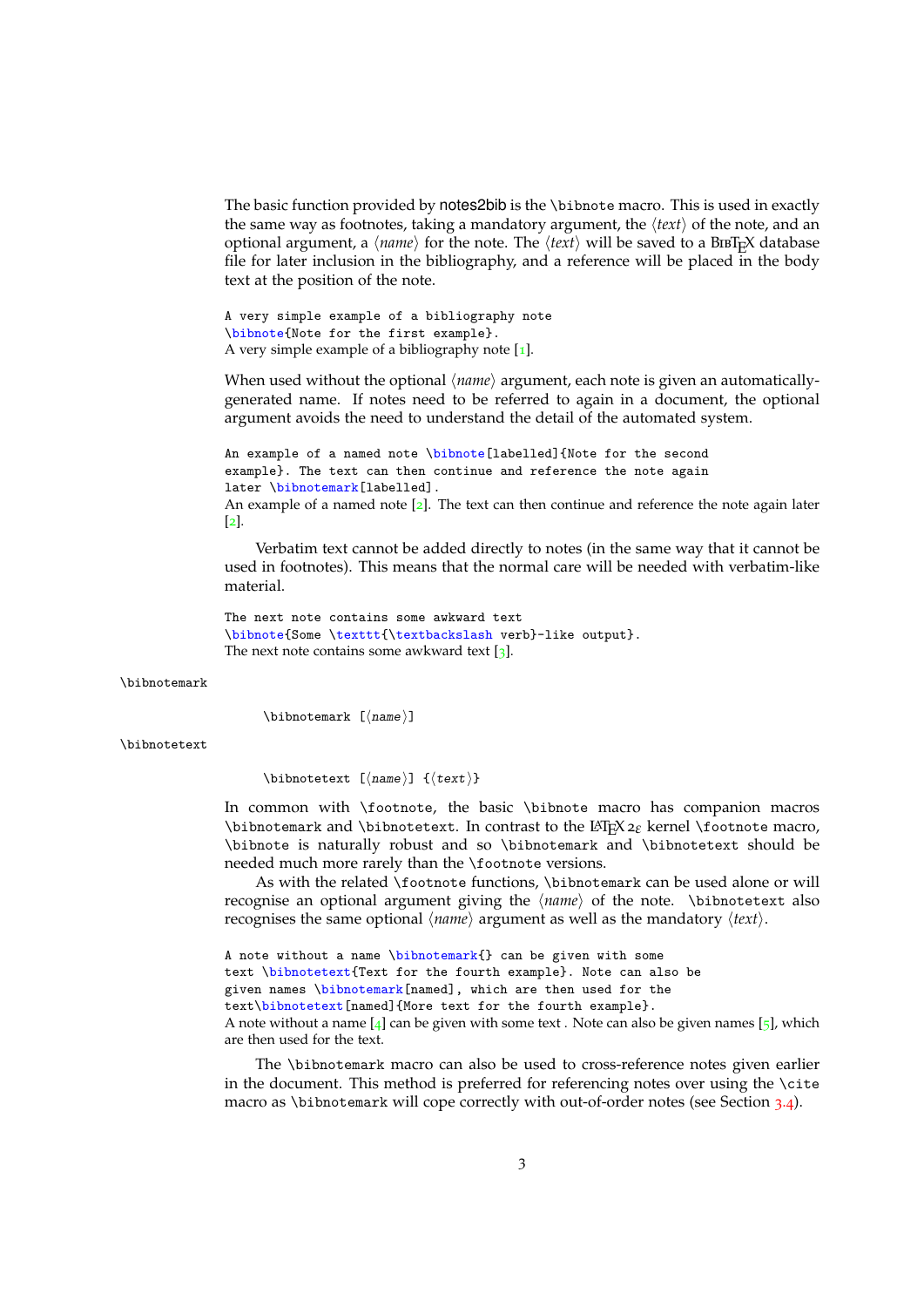```
See notes \bibnotemark[labelled] and \bibnotemark[named].
See notes 2] and 5].
```
\printbibnotes

#### <span id="page-3-7"></span>\printbibnotes

In most cases, there will be both notes and references in a document. The notes will be printed along with cited literature in the bibliography, produced using the \bibliography macro (or \printbibliography when using biblatex). However, it is possible to print only the notes in a document using the \printbibnotes macro.

\printbibnotes

### **References**

<span id="page-3-2"></span>[1] Note for the first example.

- <span id="page-3-3"></span>[2] Note for the second example.
- <span id="page-3-4"></span>[3] Some \verb-like output.
- <span id="page-3-5"></span>[4] Text for the fourth example.
- <span id="page-3-8"></span><span id="page-3-6"></span>[5] More text for the fourth example.

#### $\blacksquare$ \bibnotesetup  $\{\langle key-value\ list\rangle\}$

The behaviour of notes2bib can be altered by setting one or more package options. These are given as arguments to the \bibnotesetup function, which takes a *\key-value list*) and uses this to set up the package. With the exception of the file-name option, all of the settings can be altered in the preamble or the document body. The various package options are described below.

#### <span id="page-3-10"></span><span id="page-3-0"></span>**3.1 Auto-generated note names**

note-name When no explicit label is given for a note, one is generated automatically by the package. This consists of two parts, a name and a number. The text of the name can be set up using the note-name option. This should not contain any spaces, as  $BIBT<sub>F</sub>X$  does not support records with spaces in names. The numerical part of the label is always generated automatically, and is the number of the note. The standard setting for note-name is Note.

refsection-name When using biblatex's refsection system, additional information is added to all refsection-separator labels from the second refsection onward (*i.e.* to all except refsection 0). This additional text is added before the note name, and always includes the refsection number. The settings refsection-name and refsection-separator determine the exact text added: refsection-name comes before the refsection number and has default Refsection, while refsection-separator comes after it and has default value -.

#### <span id="page-3-11"></span><span id="page-3-9"></span><span id="page-3-1"></span>**3.2 Underlying citation system**

cite-function notes2bib works by making the text of notes into citations. To do this, each note has to be "cited" in the appropriate place. notes2bib does not carry out any low-level citation itself: instead, a general citation macro is called. The nature of the function is set up using the cite-function option, which should be set to a citation macro taking one mandatory argument. The initial setting is cite-function =  $\ct{cte}$ .

\bibnotesetup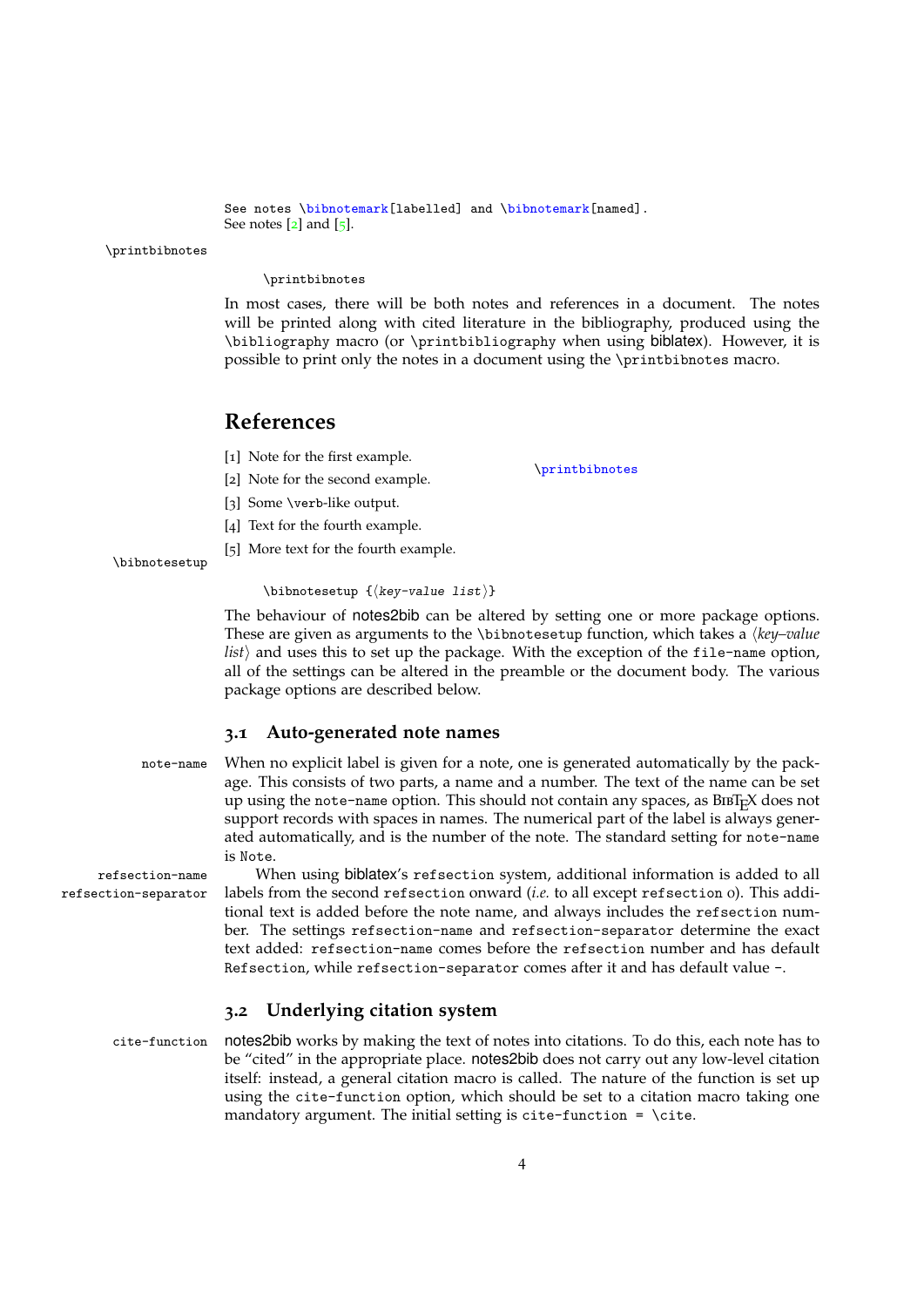### <span id="page-4-9"></span><span id="page-4-5"></span><span id="page-4-0"></span>**3.3 Controlling the temporary database**

file-name The file name used for the database of notes is set using the file-name option. The standard setting is to call the file notes2bib-\jobname, which may not be appropriate (for example, file names containing spaces may be problematic). Setting the file-name option will alter the name of the file, with the file extension fixed as bib. In contrast to the other package options, this value can only be set in the preamble.

record-type Each note is written to the database as a standard BIBT<sub>E</sub>X record. The type of record created is set using the record-type option. Usually, this will be set to misc; biblatex v1.1a upwards provides the bibnote record type, and this is used if available. Some  $BIBT<sub>F</sub>X$  styles have dedicated support for notes: if so, the appropriate value should be set for this option.

<span id="page-4-7"></span>note-field The database field used to store the text of the note is available for change *via* the note-field option. The standard setting is note.

keyword-entry Some styles (most notably biblatex) recognise keywords in BIBT<sub>R</sub>X records, stored in a keywords field. To allow the selective printing of notes, notes2bib includes a keyword in each note record. The keyword is set using the keyword-entry option: the standard setting is note.

#### <span id="page-4-6"></span><span id="page-4-4"></span><span id="page-4-1"></span>**3.4 Ordering notes in relation to citations**

placement The standard method used by notes2bib places notes into the bibliography with no particular control of the relative position of notes with respect to citations. For unsorted bibliography styles, this will result in the notes appearing mixed in with citations. However, notes2bib can create notes so that they appear before or after citations, with both sorted an unsorted bibliography styles. This is controlled by the placement option, which recognises the values before, after and mixed. Setting placement = before places notes before citations, with the after setting forcing notes to appear after citation. The standard setting is placement = mixed, which will result in mixing of notes and citations.

> <span id="page-4-8"></span>When notes are placed in the bibliography without any change of order, it is possible to cross-reference to them using the standard \cite macro. However, when notes are out of the normal order this can lead to problems. These can be avoided by using the \bibnotemark macro to cross-reference notes. As this method will always work correctly, it is the recommended method for referencing notes under all circumstances.

presort-mixed presort-after sort-key-before sort-key-mixed sort-key-after

presort-before There are a number of different mechanisms used by notes2bib to achieve the desired ordering. Most standard  $BIBT<sub>F</sub>X$  styles recognise a key field, which can be used to override sorting by author or title. This is used by notes2bib, with the note name prefixed by a string to force the sort order. The appropriate strings are stored using the options sort-key-before, sort-key-mixed and sort-key-after. These have standard settings aaa,  $\langle$ blank $\rangle$  and zzz, respectively. When the biblatex package is in use, a more powerful method is available to control sorting: the presort field. Data to be written to this field is set up using the presort-before, presort-mixed and presort-after options. Here, the standard values are ml, mm and mn, respectively. These standard values will probably be appropriate in almost all cases.

### <span id="page-4-3"></span><span id="page-4-2"></span>**3.5 Converting footnotes and endnotes**

convert-endnotes It is possible to convert both \footnote and \endnote entries in a file into \bibnote convert-footnotes entries in a flexible manner. This behaviour is controlled using the convert-endnotes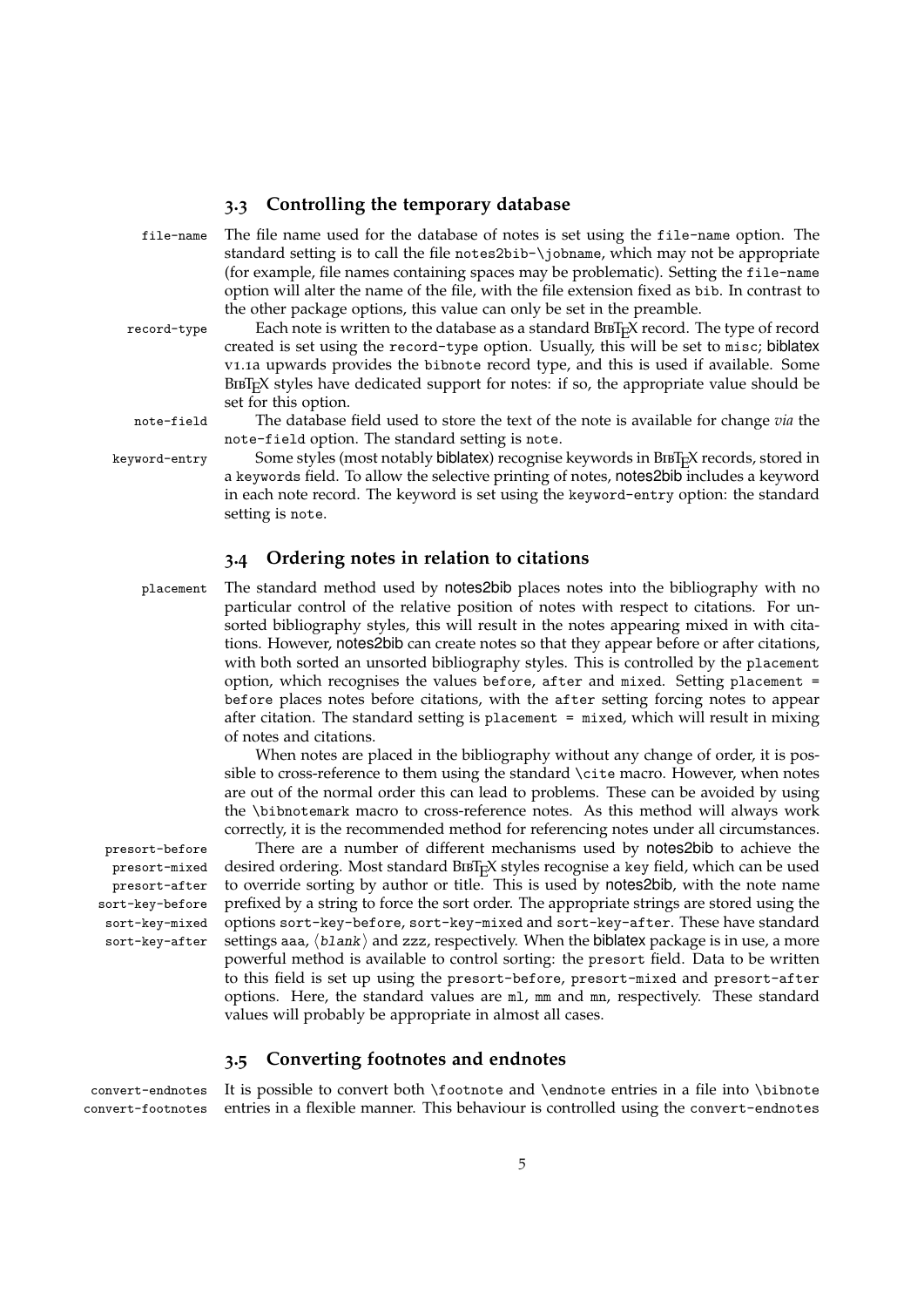<span id="page-5-4"></span><span id="page-5-2"></span>and convert-footnotes options; both recognise the values true and false. The original definitions for the appropriate macros are stored by notes2bib, and so it is possible to switch this behaviour on and off.

\thanks The package is designed so that converting footnotes to bibliographic notes will not affect the \thanks macro. Thus the option convert-footnotes = true can be given before \maketitle with no implication for and \thanks.

#### <span id="page-5-6"></span><span id="page-5-0"></span>**3.6 Using unsorted bibliography styles**

use-sort-key Some bibliography styles (most notably those using the author–date system) may not work well with the settings of the package as supplied. Some of the data written by notes2bib can be misunderstood by styles such as unsrtnat. To suppress creating a key field in the database, the option use-sort-key should be set to false with these problematic styles. At the same time, it may be necessary to alter the note-name option to a blank value.

```
\bibnotesetup{
 not = -nameuse-sort-key = false
}
```
# <span id="page-5-1"></span>**4 Data written to the aux file**

notes2bib writes some information to the aux file, so that it is available between runs. The functions added to the file are not needed directly by the user, but are documented here for completeness. However, it may be necessary to worry about the aux file when splitting bibliographies.

```
\recordnotes
```
<span id="page-5-7"></span>\recordnotes

When notes are placed out-of-order in in a document (using placement = before or placement = after) notes2bib has to record information in the current aux file. When using multiple bibliographies, this will not necessarily happen totally automatically. To force notes2bib to write the current out-of-order notes to the aux file, the macro \recordnotes is available. It should be used immediately before changing between auxiliary files.

\TotalNotes

<span id="page-5-8"></span> $\{\text{number}\}\$ 

Records the total number of auto-numbered notes in a run. This information is needed to check if zero-filling is needed for the numbers used.

\NotesAfterCitations

<span id="page-5-5"></span><span id="page-5-3"></span> $\{\text{NotesAfterCitations } {\text{note-list}}\}$ 

\NotesBeforeCitations

 $\{\text{Notes}$ eforeCitations  $\{\text{note-list}\}$ 

These functions record the notes which have been placed outside of the normal order by the package. This information is used to check for changes in note order between  $LAT$ <sub>EX</sub> runs, so that the need for re-running  $LAT$ <sub>EX</sub> and  $BIBT$ <sub>EX</sub> can be detected.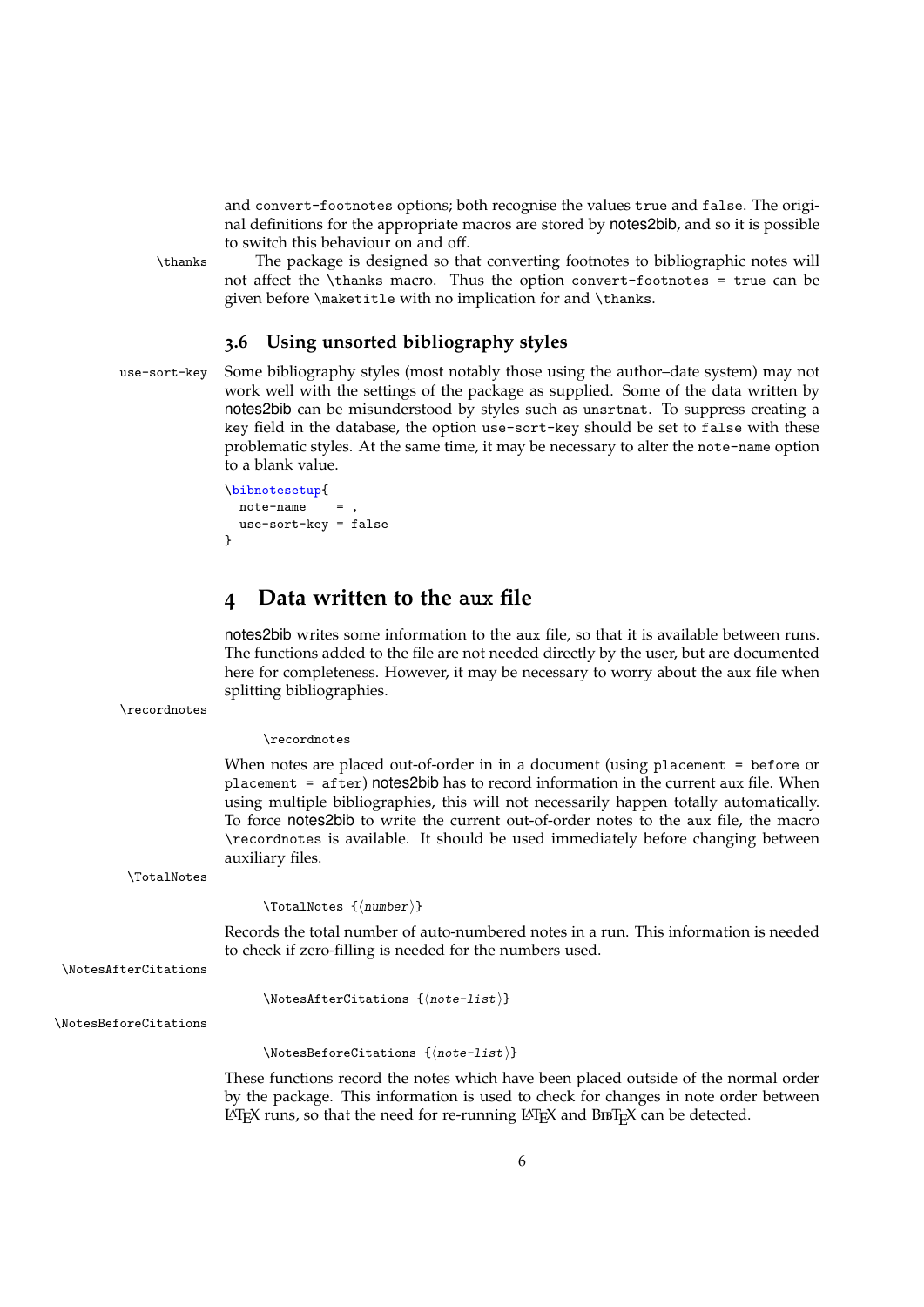# <span id="page-6-0"></span>**5 Notes for upgrading from version one**

Documents which compile with version one of notes2bib should work equally well with version two. The package recognises the older options and user functions (for example \niibsetup). These are not documented here as all new documents should use the improved structures provided here. As some auxiliary file functions have been altered, it may be necessary to delete aux files for documents processed initially with older versions of notes2bib.

# <span id="page-6-1"></span>**6 Code-level interfaces**

In common with other LATEX3 modules, notes2bib makes functionality available at a code (\ExplSyntaxOn) level. End users *do not* need to read this section!

Programmers should note that notes2bib uses the module prefix notestobib, but that the options use the l3keys module name notes2bib.

<span id="page-6-4"></span>\notestobib\_write\_note:nn \notestobib\_write\_note:xn  $\not \text{...}$  { $\langle noteb1b_write_note:nn$  { $\langle text \rangle$ }

Adds the  $\langle text \rangle$  for the  $\langle note \rangle$  to the dynamic database created by notes2bib. Note that the *(note)* name should be unique and that the writing operation is delayed by the package until either the end of the document or an explicit write request.

# <span id="page-6-2"></span>**Change History**

| V1.0                                                                                     | v2.0 <sub>b</sub>                                                                  |  |
|------------------------------------------------------------------------------------------|------------------------------------------------------------------------------------|--|
| General: Initial public release  1                                                       | General: Better documentation for                                                  |  |
| V2.0                                                                                     | unpacking and installation $\dots$ 2                                               |  |
| General: Second version of package<br>using $exp13$ internally $\dots \dots \dots \dots$ | Improvements to details concerning<br>use-sort-key option $\ldots \ldots \ldots$ 6 |  |

# <span id="page-6-3"></span>**Index**

The italic numbers denote the pages where the corresponding entry is described, numbers underlined point to the definition, all others indicate the places where it is used.

| convert-endnotes (option) $\ldots \ldots \ldots$ 5  |  |
|-----------------------------------------------------|--|
|                                                     |  |
| convert-footnotes (option) $\ldots \ldots \ldots$ 5 |  |
|                                                     |  |
| Е                                                   |  |
|                                                     |  |
| $\text{ExplSyntaxOn} \dots \dots \dots \dots \dots$ |  |
|                                                     |  |